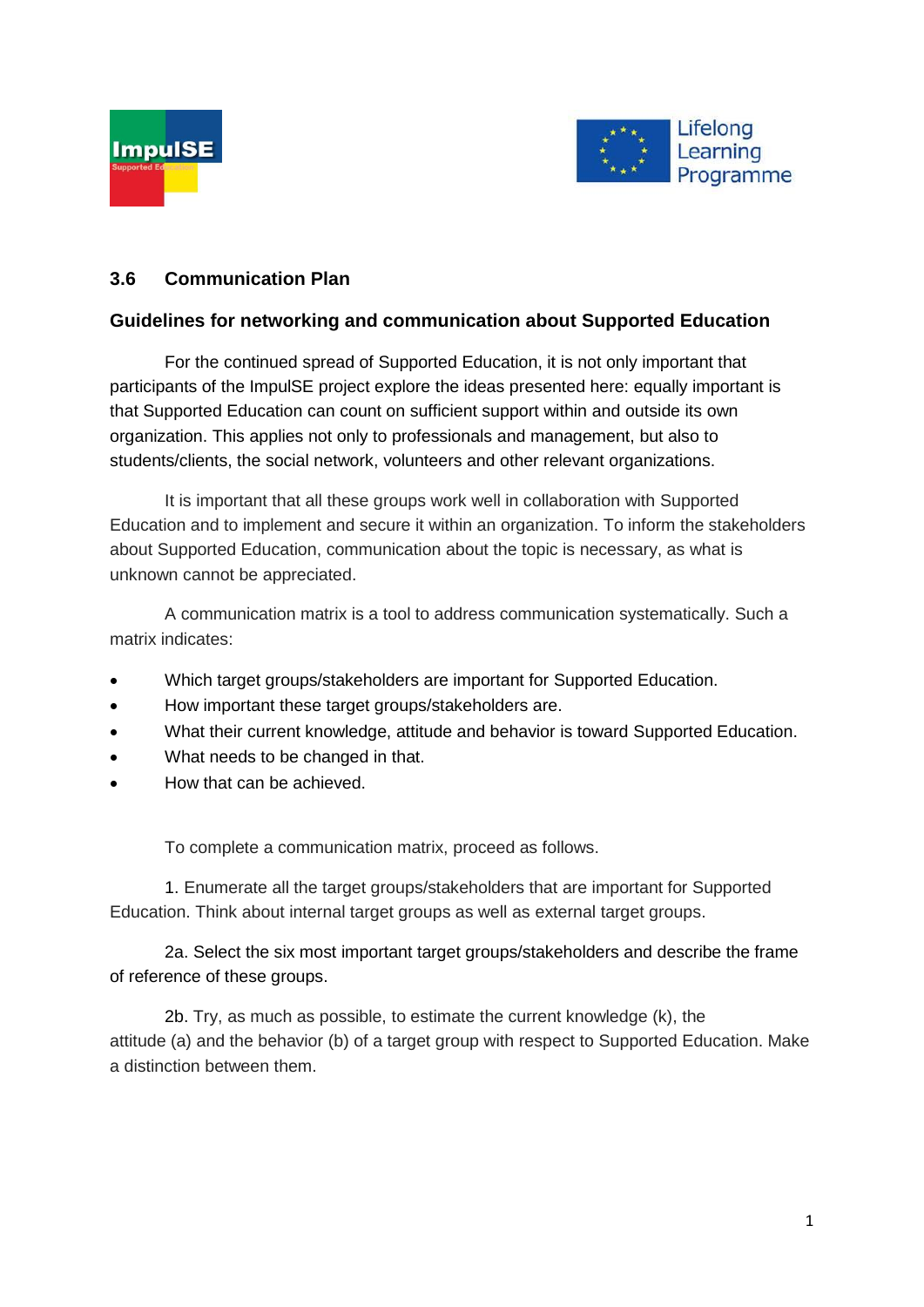### **KNOWLEDGE**

| $k = -$   | target group has no knowledge of Supported Education |
|-----------|------------------------------------------------------|
| $k = -/+$ | target group has general knowledge                   |
| $k = +$   | target group has detailed knowledge                  |

### **ATTITUDE**

| $a = -$   | target group has a negative attitude toward Supported Education |
|-----------|-----------------------------------------------------------------|
| $a = -/+$ | target group has a neutral attitude                             |
| $a = +$   | target group has a positive attitude                            |

#### **BEHAVIOR**

| $h = -$   | target group tries to prevent Supported Education              |
|-----------|----------------------------------------------------------------|
| $h = -/+$ | target group behaves in a neutral way with regard to Supported |
| Education |                                                                |

- $b = +$  target group is actively involved in Supported Education
- 3. Now estimate, in the same way as you did before, the knowledge (k), attitude (a)

### and

behavior (b) that you wish to achieve in a target group with respect to Supported Education. This is a 'goal' in the communication matrix.

4. Make a list of the topics that the different target groups:

\* should have more knowledge about

\* should have a (more) positive attitude towards

\*should be actively involved with.

For instance, you could think about the following topics.

- a. Why Supported Education?
- b. What is the goal of Supported Education?
- c. Who is involved with (our) Supported Education services?
- d. How does Supported Education work?
- e. How can we establish Supported Education?
- f. What is the result of Supported Education?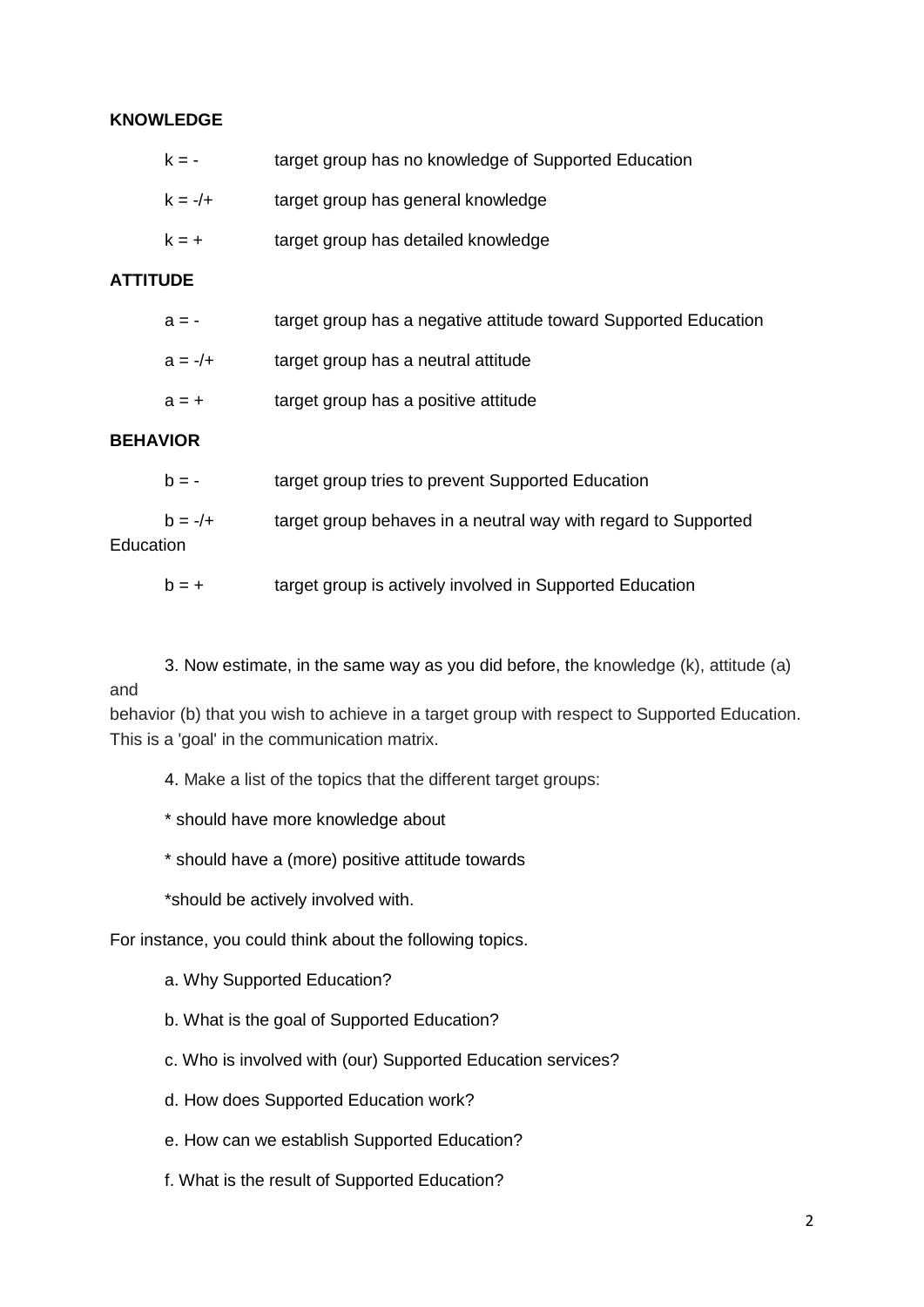- g. ….and so on.
- 5. Do this for each target group separately.

6. Indicate in the matrix for each target group what means you can use to achieve the communication goals.

For instance:

- written means
- oral means
- audio-visual means

(See attachments.)

7. For the implementation of communication activities about Supported Education, it is also important to determine the frequency, timing and place:

- When?
- How often?
- Where?

8. Who is the sender of the message?

- Manager
- Professional
	- 9. What feedback options are there for the receiver(s) of the message?

With this systematic approach can keep your communication well in hand.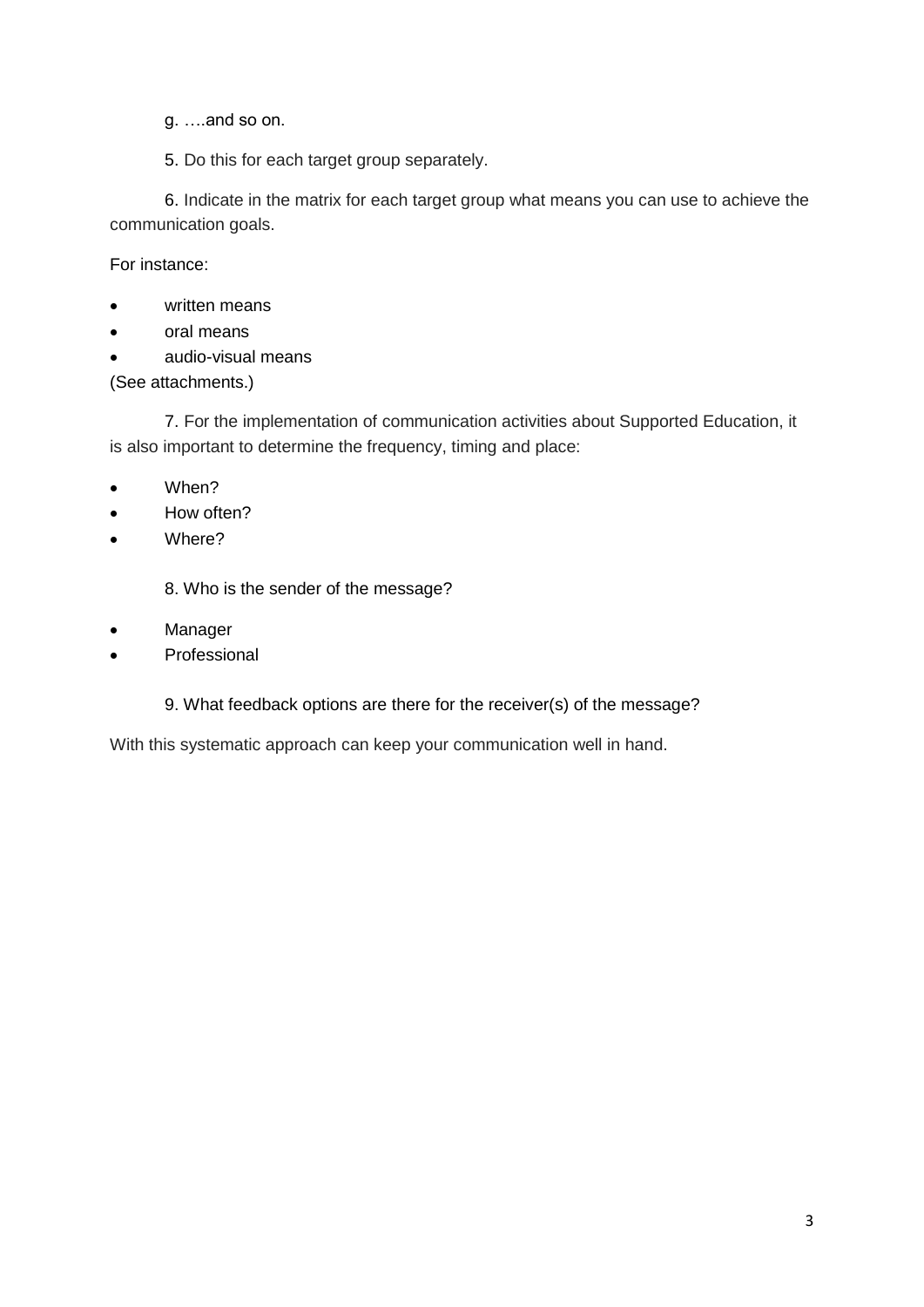| <b>Number</b> | <b>Target group /Stakeholder</b> |
|---------------|----------------------------------|
|               | Organization:                    |
|               | Contact person:                  |
|               | E-mail:                          |
|               | Organization:                    |
|               | Contact person:                  |
|               | E-mail:                          |
|               | Organization:                    |
|               | Contact person:                  |
|               | E-mail:                          |
|               | Organization:                    |
|               | Contact person:                  |
|               | E-mail:                          |
|               | Organization:                    |
|               | Contact person:                  |
|               | E-mail:                          |
|               | Organization:                    |
|               | Contact person:                  |
|               | E-mail:                          |
|               | Organization:                    |
|               | Contact person:                  |
|               | E-mail:                          |
|               | Organization:                    |
|               | Contact person:                  |
|               | E-mail:                          |
|               |                                  |

## **Target group inventory (national and international)**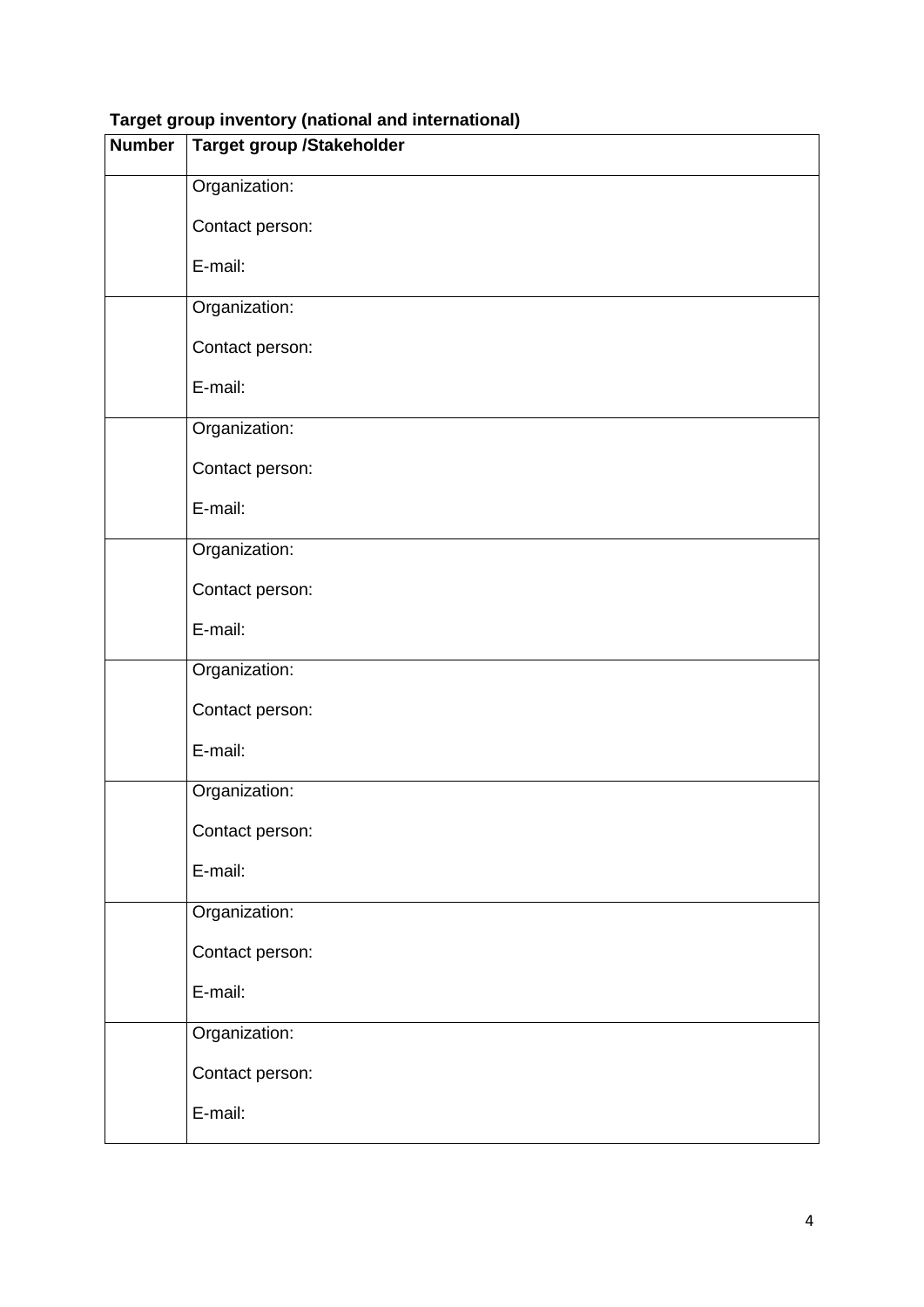### **Frame of reference of the most important national target groups and international target groups**

| <b>Target</b><br>group | Description of frame of reference + current knowledge, attitude and<br>behavior |
|------------------------|---------------------------------------------------------------------------------|
|                        |                                                                                 |
| $\overline{1}$ .       |                                                                                 |
|                        |                                                                                 |
|                        |                                                                                 |
|                        |                                                                                 |
| $\overline{2}$ .       |                                                                                 |
|                        |                                                                                 |
|                        |                                                                                 |
|                        |                                                                                 |
| $\overline{3}$ .       |                                                                                 |
|                        |                                                                                 |
|                        |                                                                                 |
|                        |                                                                                 |
| $\overline{4}$ .       |                                                                                 |
|                        |                                                                                 |
|                        |                                                                                 |
|                        |                                                                                 |
| $\overline{5}$ .       |                                                                                 |
|                        |                                                                                 |
|                        |                                                                                 |
| 6.                     |                                                                                 |
|                        |                                                                                 |
|                        |                                                                                 |
|                        |                                                                                 |
| 7.                     |                                                                                 |
|                        |                                                                                 |
|                        |                                                                                 |
|                        |                                                                                 |
|                        |                                                                                 |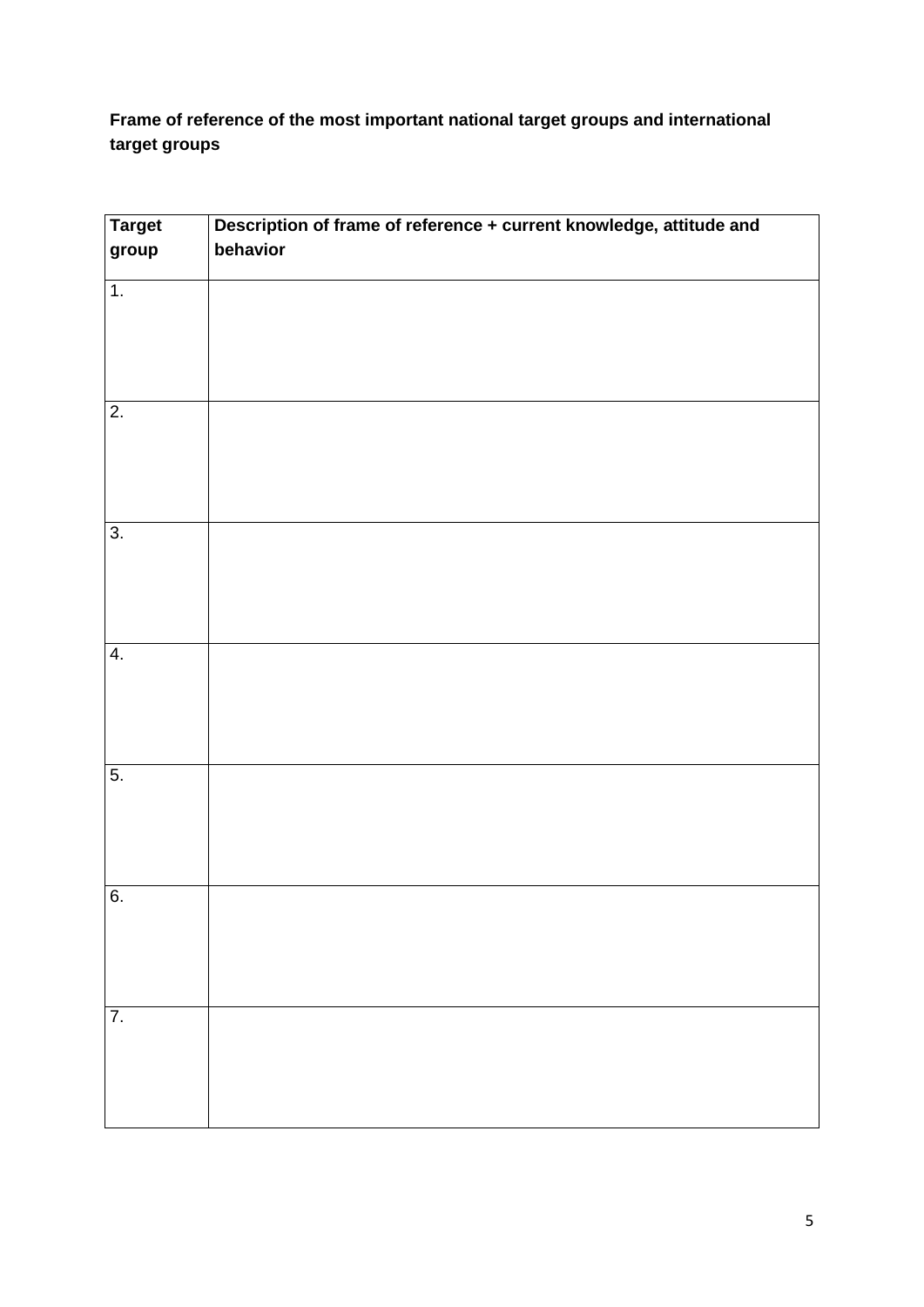*Communication matrix The right means at the right time to the right target group*

| <b>Target group</b>  |  |
|----------------------|--|
|                      |  |
|                      |  |
| Goal                 |  |
|                      |  |
| (required            |  |
| knowledge,           |  |
| attitude and         |  |
| behavior)            |  |
| <b>Message</b>       |  |
|                      |  |
|                      |  |
|                      |  |
|                      |  |
|                      |  |
|                      |  |
| <b>Means of</b>      |  |
| communication        |  |
| <b>Frequency</b>     |  |
|                      |  |
| $\ddot{}$            |  |
| <b>Timing (when)</b> |  |
|                      |  |
| $\pm$                |  |
| <b>Where</b>         |  |
|                      |  |
|                      |  |
|                      |  |
| <b>Sender</b>        |  |
|                      |  |
|                      |  |
| Feedback             |  |
| options              |  |
|                      |  |
|                      |  |
|                      |  |
|                      |  |
|                      |  |
|                      |  |
|                      |  |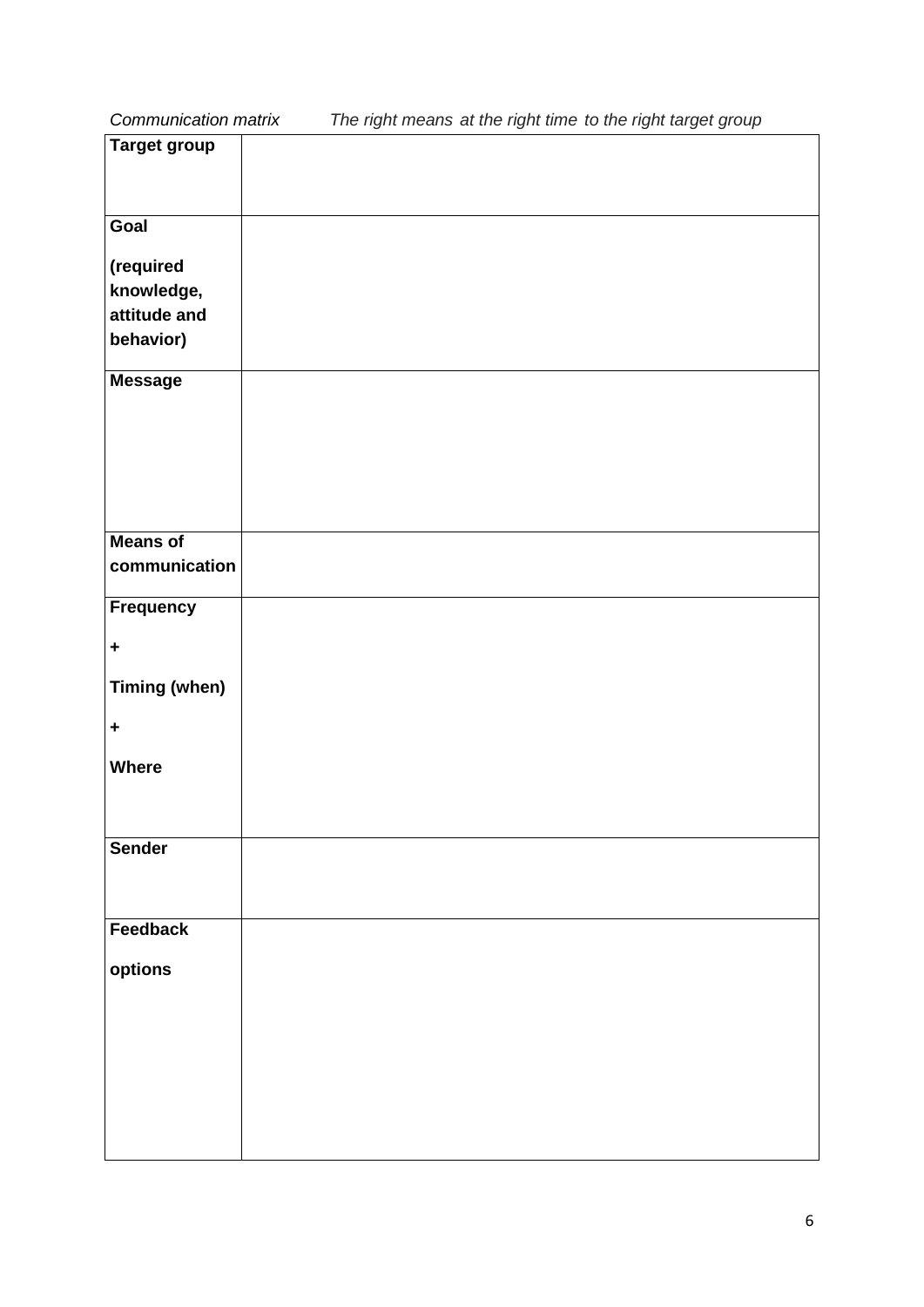## **The purpose and use of oral means** The right means for each target group

| <b>Means</b>         | <b>Information</b> | <b>Attitude change</b> | <b>Behavior change</b> |
|----------------------|--------------------|------------------------|------------------------|
| Work meeting         |                    | X                      | X                      |
| Presentation         | X                  | X                      |                        |
| Large gathering      | $\mathsf{X}$       | $\pmb{\times}$         |                        |
| Consultation hour    |                    | X                      | X                      |
| Face-to-face contact |                    | X                      | $\mathsf{X}$           |
| Meeting              |                    | X                      | X                      |
| Helpdesk             |                    | X                      | $\overline{X}$         |
| Roadshow             |                    | X                      |                        |
| Course/training      |                    |                        | $\mathsf{X}$           |
| Cafeteria talk       |                    | $\pmb{\times}$         |                        |
| Workshop             |                    |                        | X                      |
|                      |                    |                        |                        |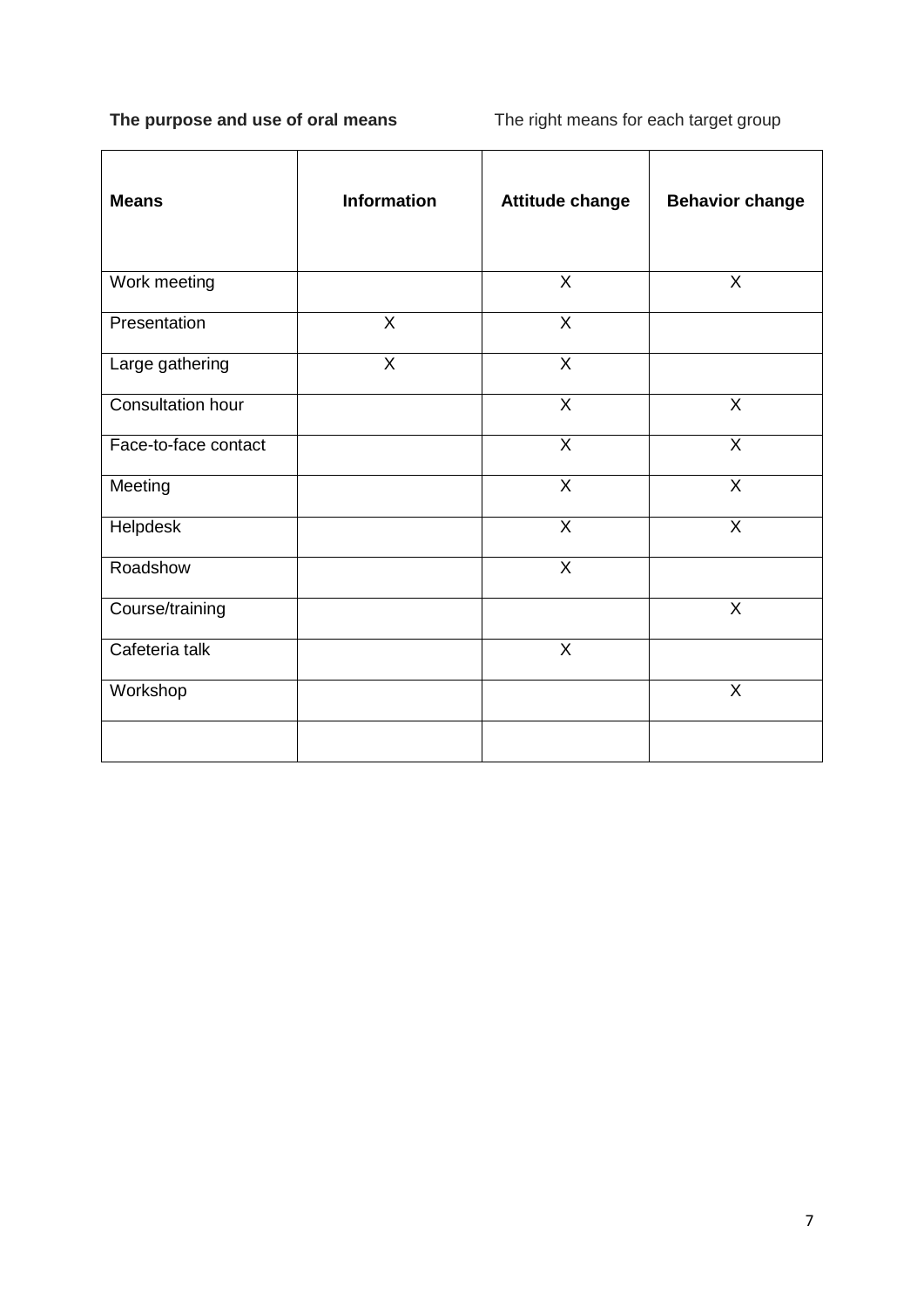# **The goal and use of written means** The right means for each target group

| <b>Means</b>               | Information    | <b>Attitude change</b> | <b>Behavior change</b> |
|----------------------------|----------------|------------------------|------------------------|
| Memo                       | $\mathsf{X}$   | $\mathsf{X}$           |                        |
| <b>Bulletin/newsletter</b> | $\overline{X}$ | $\overline{X}$         |                        |
| Letter                     | $\overline{X}$ | $\overline{X}$         |                        |
| Staff journal              | $\overline{X}$ | $\overline{X}$         |                        |
| <b>Brochure</b>            | $\overline{X}$ | $\overline{X}$         |                        |
| Newspaper                  | $\mathsf{X}$   |                        |                        |
| Report                     | $\overline{X}$ |                        |                        |
| Manual                     | $\overline{X}$ |                        |                        |
| <b>Notes</b>               | $\overline{X}$ |                        |                        |
| E-mails                    | $\mathsf{X}$   |                        |                        |
|                            |                |                        |                        |